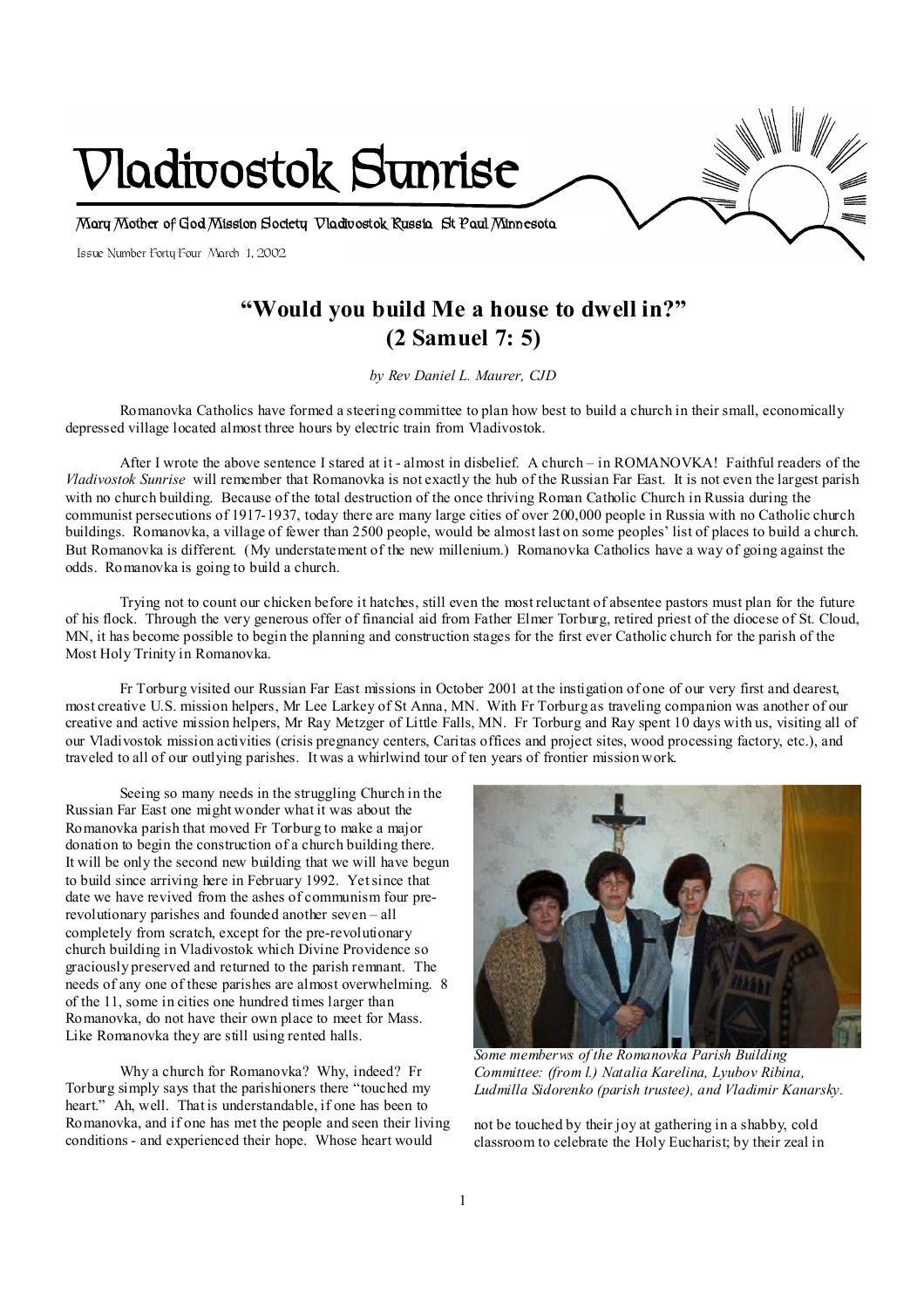spreading the Good News to almost the entire village; by the poor and the crippled and the halt and the blind among the parishioners; by how well they sing the Gloria; by how graciously they receive guests and share with them from their poverty?

Fr Torburg's donation, though very generous for one person and sizeable enough to begin planning and construction, may not be enough to complete a suitable building. If one is going to build, one must not only build for the present but also for the future. The planning committee began its work of investigation of building sites and construction costs in early February. No one, least of all the pastor (this author), has any experience in building anything. The process of gathering information is slow. We are at the stage of commissioning a first draft from the regional government architect, through whom, by Russian law, all building projects in Romanovka must be directed and by whom they must be approved. We do not yet know what the total cost of the project might be. My best guess is that we still need to find about \$15,000-\$20,000 more to insure that we can build something usable. Insulating the roof alone, something Russians rarely think of, may cost \$5,000-\$10,000.



*Where to build the church? This photo shows what is left of an old outdoor theatre—one of the possible building sites.* 

We envision a simple brick structure with space enough in the nave for 100-150 people at Mass. The same space will also be used for parish social functions, so the sanctuary should be able to be closed off by a sliding partition or curtain. There should also be a vestibule, public bathrooms, a kitchen, a sacristy and a room for a watchman to live in. Since catechism classes can continue to be held in the parish apartment (purchased more than a year ago with help from Romanovka's sister parish St. Philip Benizi in Redland, Oregon) we will not need to build classrooms in the new structure. That will cut down on the cost considerably.

Fr Myron has given his blessing to open up the fund raising for this building project to our present and future benefactors. As pastor of the parish of the Most Holy Trinity in Romanovka, I feel certain that if you, the faithful friends of our mission, like Fr Torburg, could come to Romanovka, your hearts would also be moved to donate to this project. At the same time, however, our benefactors



*The ruins of an old apartment building that was at first considered as possibly suitable to remake as a church. The specialists say that the bricks have been too ruined by water and freezing to use again as a building.* 

must realize that our Vladivostok parish and projects and all the other outlying parishes and projects are just as worthy of your financial support. Please do not direct a donation that you would have given to our missions in any event to the construction of the new church in Romanovka. If possible, please help us to find other, new donors who have not been involved in the support of our Russian Far Eastern missions. Or failing that, to sacrifice a little more than planned and give the additional to Romanovka. That way we will not be taking money away from the Blessed Mother (or StJoseph, etc.) to give to the Holy Trinity! (Parishes, that is.) All are equally worthy and all are equally in need. Although, as pastor of Romanovka, I have to say, perhaps not all can touch your heart as the dear Catholics of Romanovka can!

**Remember "Mary Mother of God Mission Society" in your will.**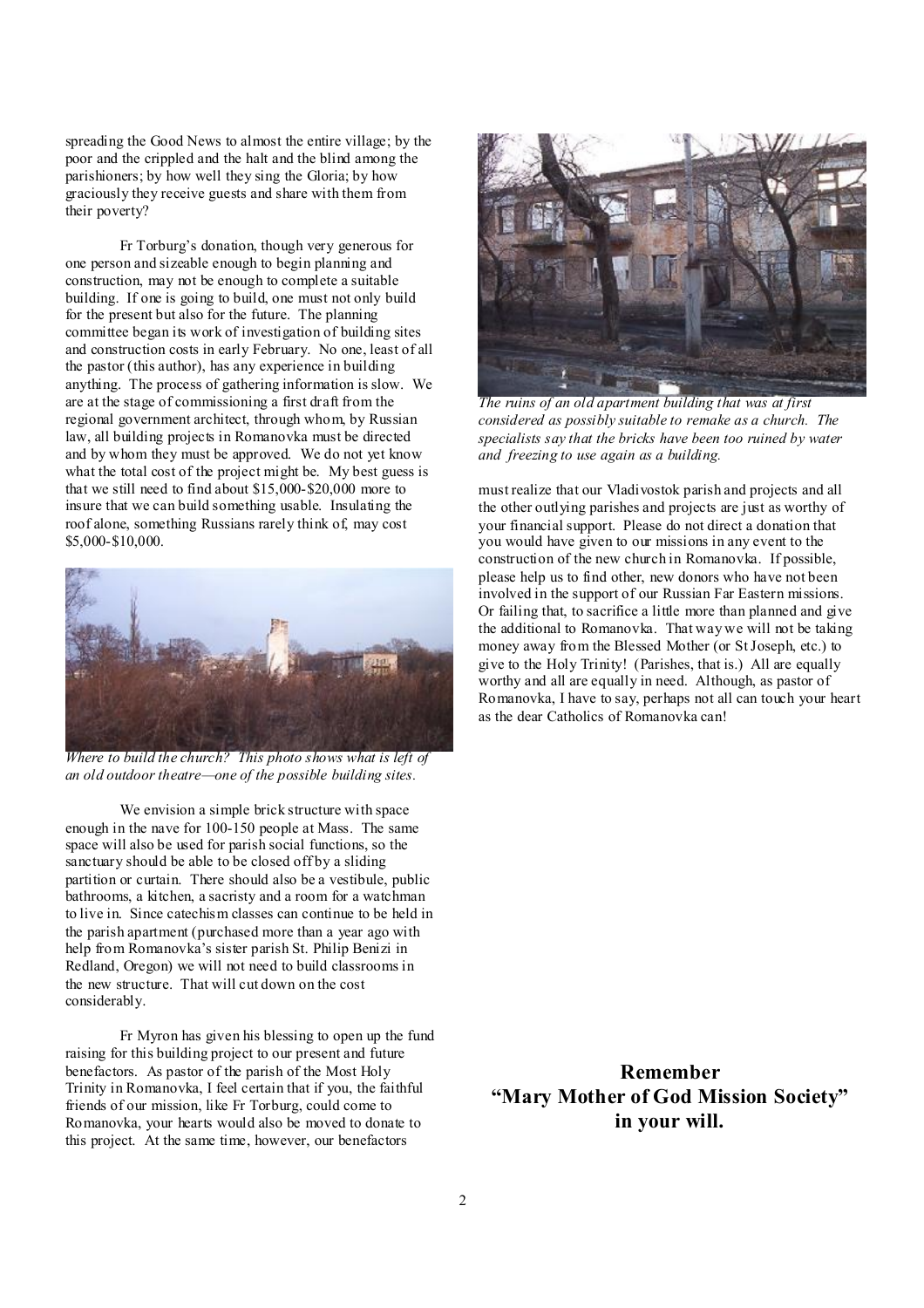## **News Notes**

*by V Rev Myron Effing, C.J.D.*

• On February 11 the Holy See formally established four new dioceses in Russia—the former four apostolic Administrations. The news gave an excuse to the ultranationalist groups to complain. Most of the "facts" they quote are completely false, so there was a furor of activities in the news media. The Patriarch and Archbishop Kondrusevich were invited to a talk show on national TV, but the Patriarch did not show. Archbishop Kondrusevich took calls from rabid callers, and handled them very well. The creation of the four new dioceses still leaves unclear our situation, the Diocese of Vladivostok, and that of the Apostolic Administration of Karafuto (South Sakhalin Island). Naturally we are hoping that the Holy Father will name a bishop to the See of Vladivostok, but so far we are still like orphans. The official documents do not include us in any of the new dioceses as such. Probably we continue to be supervised by Bishop Jerzy Mazur of the new "Diocese of St Joseph in Irkutsk."

• On January 18-19-20 our staff in St Paul, Minnesota, gathered for training and coordination of work, or as Sandra Sonnen, the Stateside coordinator of our mission called it, "a weekend of fun, work, hospitality and volunteerism at its height."



*(l to R ) Marcia Rumens our new volunteer desk top publisher from Grandview MO with Kathleen Daniels our lay missionary from Grandview, Kathy Lindner our new office staf person, and Jim Weatherly our volunteer web master, of St Paul MN.* 

Not pictured were our volunteers Father Elmer Torborg and Ray Metzger who were attending the SW Liturgical conference in Colorado Springs, driving from Phoenix to help out with our mission table. Ed Winkelman and Francis Kennedy attended the Marian Conference in St Louis the weekend before. Sister Mary Catherine Shambour, OSB, Russian Instructor at the University of St Thomas, St Paul, MN was in Russia for a month helping to start the University parish, and Father Dale Edwards was preparing to go to Vladivostok for a visit. He will join Fr Torborg as volunteer priests of our mission who will be traveling and speaking for the mission. No retirement in this operation!



• Thanks to Fr Benedict Groeschel of EWTN fame, Father Myron appeared on national TV to speak about the work in Russia. Actually, it was fun to speak to Fr Groeschel, and it seemed that the 28 minutes just flew by. Before that event I was also invited to appear on EWTN Radio by Mr Steve Wood of StJoseph's Covenant Keepers to speak about family life in Russia. Those 45 minutes also went quickly. While I was in Florida I was able to rest for some days on the beach in Fort Myers Beach, thanks to our friends Dee and Terry Baltes of Dayton OH who have a condo there.



*Fr Benedict Groeschel, a member of our National Board, and Fr Myron.* 



*Vladivostok Deanery Family Life Commission*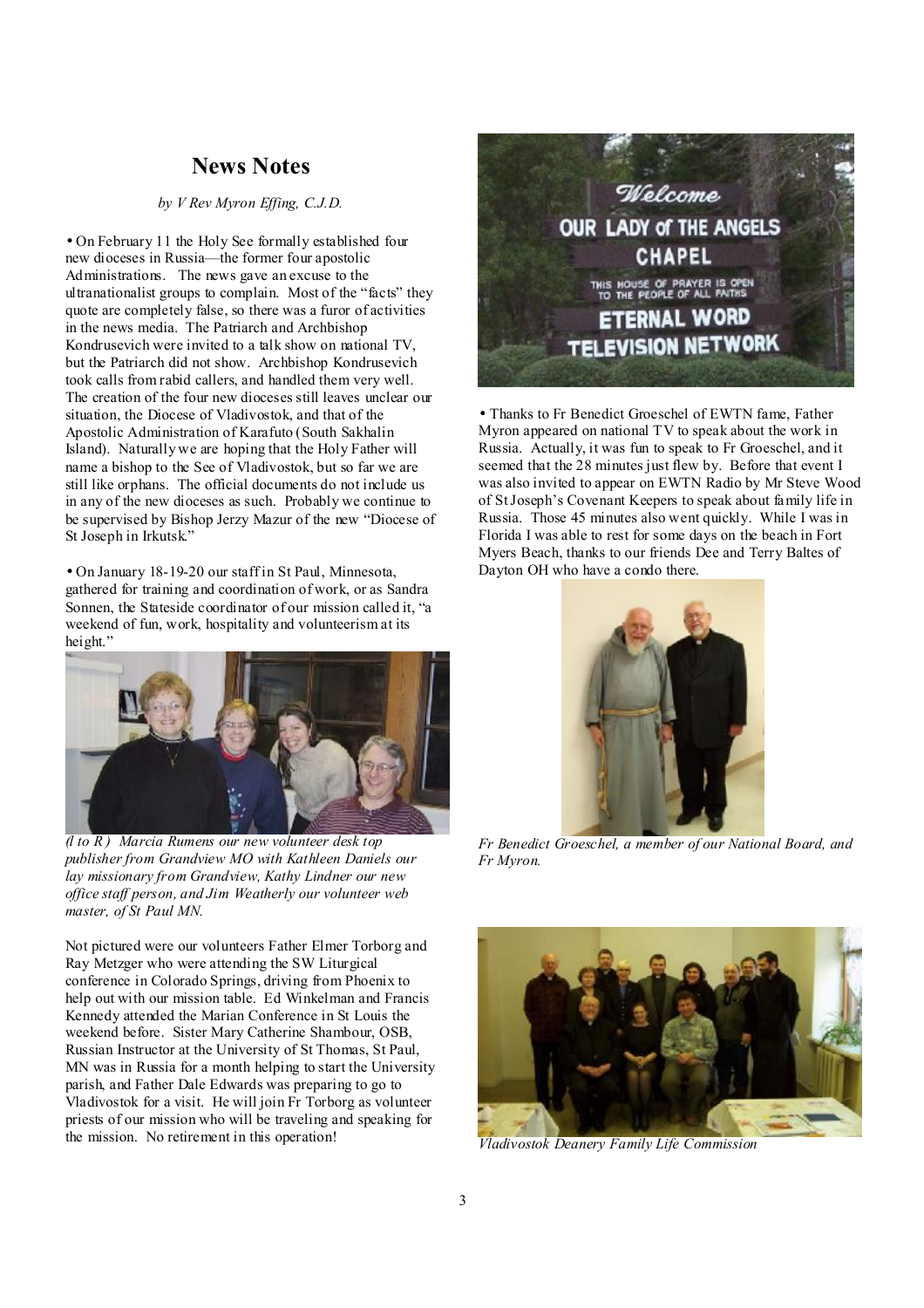• On February 1 and 2 the Vladivostok Deanery Family Life Commission met in Khabarovsk to study the result of our Family Life Conference, and to create a plan of action for helping heal family life in Russia, which has been so affected by abortion, divorce, and socialism. Our two days of deliberation were very fruitful, and we produced a four year plan. The first two steps will be the first Couple's Retreat in our end of Russia, and we will invite the St Joseph's Covenant Keepers to begin a three year program of working with the men of our parishes. During the last year of that work, we will begin, hopefully, to open four "Family Centers" in our huge deanery. The centers will have a fivefold mission: 1. To help Russian society in general to improve family life by offering services and literature available to all; 2. To lobby with the government at various levels to improve the legal defense and development of the family; 3. Concrete aid to family where people can come for advice and help; 4. Aid to help parishes support the family life of Catholics, like helping prepare for marriage, Natural Family Planning services, couple's retreat, as well as a source of teaching and printed materials; 5. A development department to seek funding for the various works of each center, and to coordinate prayer activities in support of the mission of each center..

• It was Christmas in Lesozovodsk all over again when our parishioner Terza Ewing, a Peach Corps volunteer from Columbia, Missouri who is teaching English in the public school in Lesozovodsk, arranged to have a shipment of Christmas presents sent to the kids in the orphanage there. Sending the presents was a project of Terza's mother's 6,7, and 8<sup>th</sup> grade classes at Columbia Catholic School, which is the parochial school of Our Lady of Lourdes Parish in Columbia. The presents were donated, wrapped, and sent by parishioners and the kids atschool. Terza's mother, Mrs Marie Ewing, said that it was a wonderful project which captured the interest of the kids at school—so much so that they are planning a bigger program for next year! Maybe other Catholics schools would like to try?



*Terza in the background with the kids of the orphanage.* 





*How much fun it is to get!* 



• Alcholics Anonymous is making strides in our Primorsky State of Russia. Sergei Yakovlev, a doctor of biological science, has been instrumental in getting many groups started and in encouraging them to continue. He often works as a consultant at the government alcoholic and narcotic treatment centers, which are trying to use more spiritual and psychological methods of treatment rather than relying on purely physical methods which were in vogue during the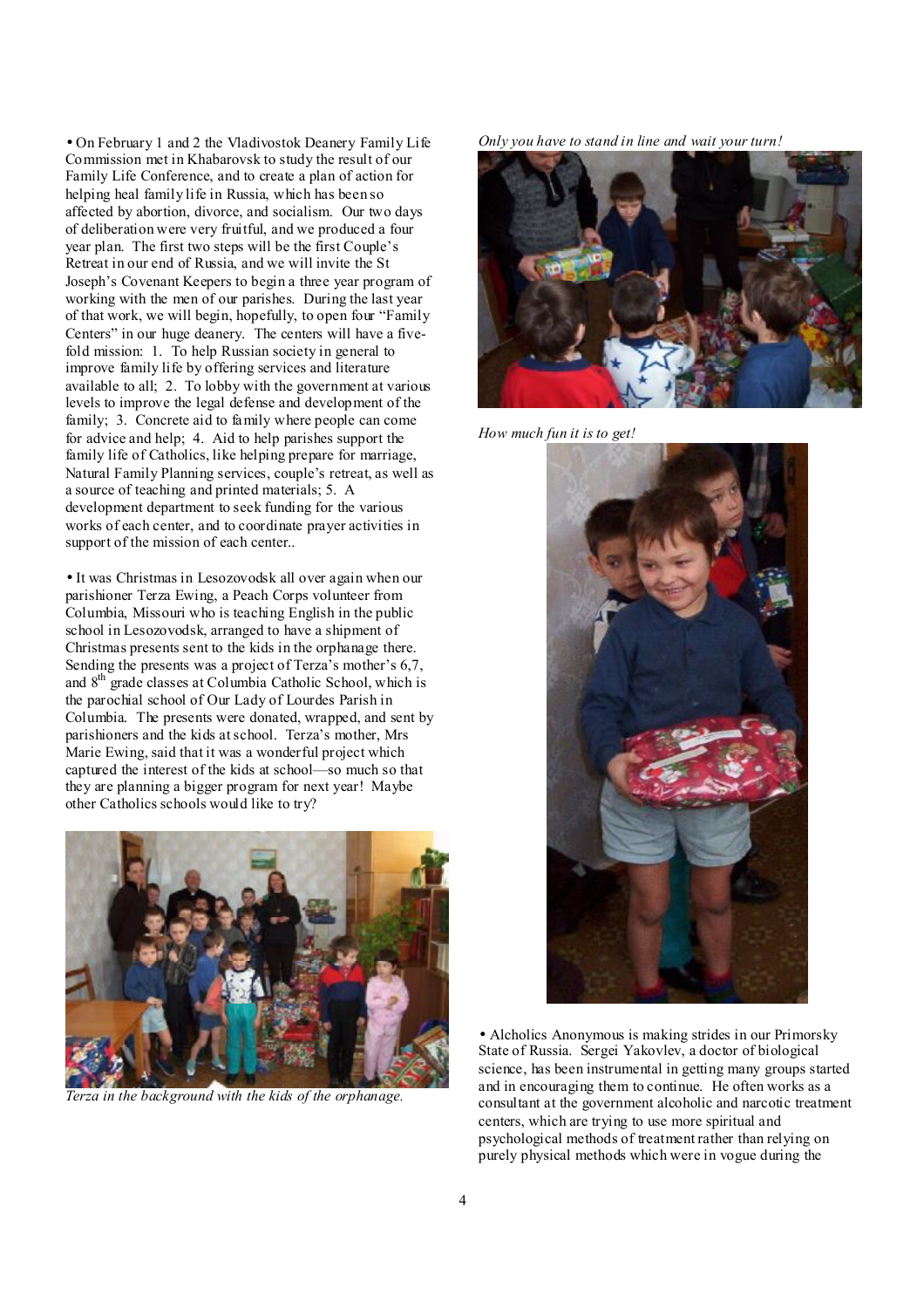Communist era. Dr Yakovlev has incorporated the Vladivostok branch of a Moscow organization named "Say No to Alcohol and Drug Abuse". The organization is trying



*Dr Yakovlev speaking before students in Ussurisk.* 

to open an office for consultation, and to promote a rehabilitation program based on the 12 steps of AA. Recently it was proposed that "Say No" might be able to acquire a building on the former military base on Russian Island to use for a rehabilitation center. It is located in a beautiful woods just a block away from the ocean. The building currently has eight apartments, of which only three are in use due to the closing of the base. One apartment is occupied by an elderly lady on pension who could easily continue to guard the building from theft—a real problem in Russia—and have some additional income. Another lady, herself a member of AA, also lives there, and she would be very capable of serving as the local contact person and as building superintendent. That leaves six apartments which can be reorganized to serve for client living space and program space. We are all hoping that these dreams can be realized. Some funds will be needed for converting the space for use as a rehab center, especially upgrading the bathrooms and kitchen, as well as buying furniture.



*The Proposed AA Rehabilitation Center as seen from the beach.* 

*The apartment are very pleasant and warm, complete with fireplaces.* 





*Vladivostok as seen from Russian Island across the ice of Eastern Bosporus Strait.*

• An anonymous Minnesota donor was decided to help us with our problem of finding a place for our children's camps and conferences. He has donated more than half the cost of buying a camp for our use on a permanent basis! On February 26 Fr Dan signed a contract for the purchase of a camp in Sod-Gorod (Garden City), a suburb of Vladivostok easily accessible my car and by train. It is also accessible for all of our other Primorsky parishes. The cost is \$200,000, so we still have to raise \$87,000 to complete the purchase. The property will serve us many years, not only as a camp for our children and youth programs, but also as a place for conferences, meetings, rehabilitation programs, and retreats. We are hoping that we can make the camp self-supporting by also renting it to other groups when we are not using it.

The donor said that he read about us in the local Catholic diocesan paper and has never been involved in mission work before. We have yet to meet this generous person. Those wishing to donate to this project can mark their donation "For the Camp." As we deal with beginning to manage and prepare the camp for use, we wonder what to name it? Perhaps in honor of our Bishop Slivovsky who lived and died and was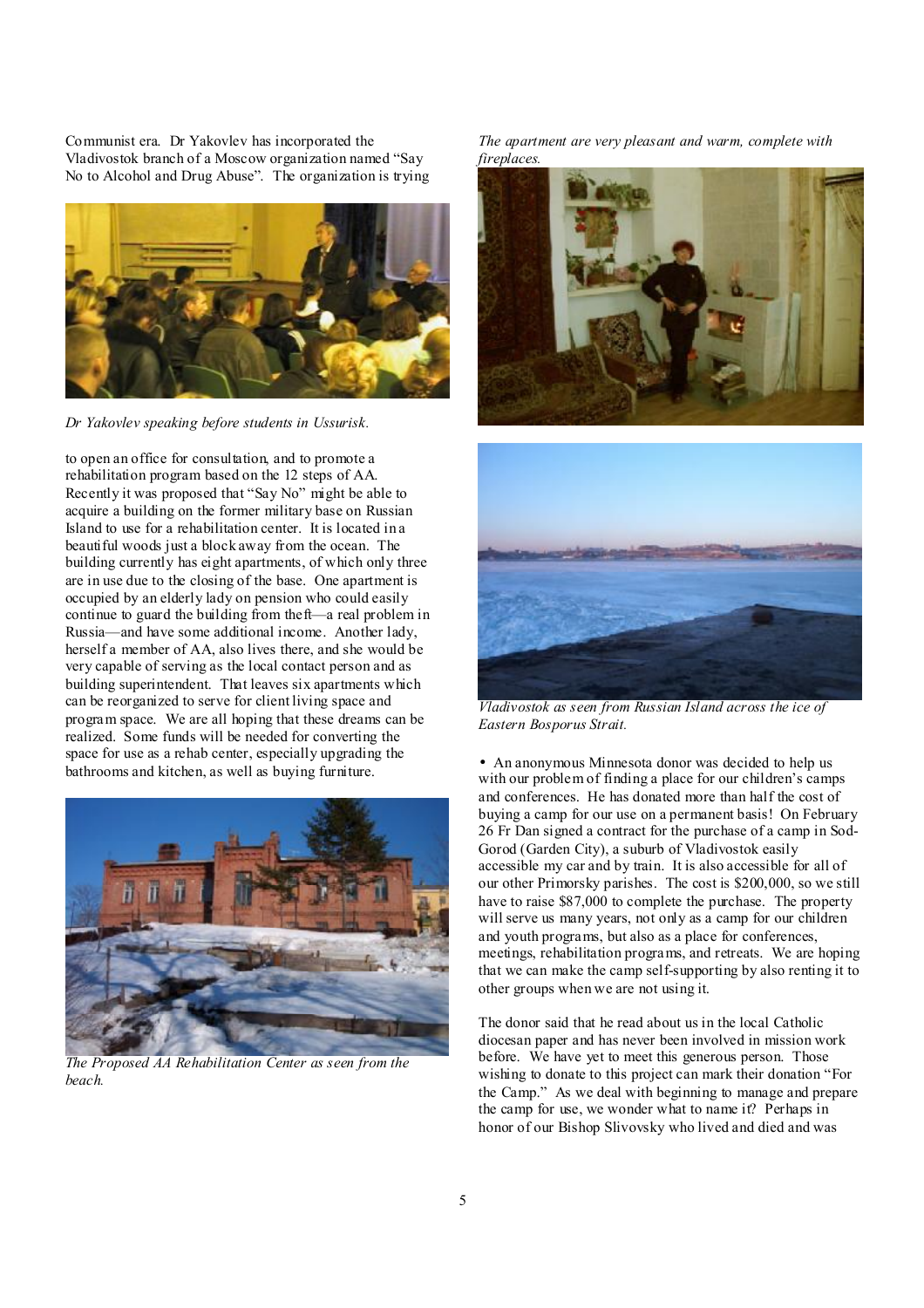buried not far from the camp? Perhaps name it in honor of St Nicolas, who is a Russian favorite and patron of children?



*Main building in Sod-Gorod. "Slivovsky House"?* 

# **How to Communicate with Us**

#### **Office in Russia:**

**Phone:** (011-7)-4232-26-96-14 **FAX:** (011-7)-4232-26-96-16 **E-mail:** [myron@catholic.vladivostok.ru](mailto:myron@catholic.vladivostok.ru) [daniel@eastnet.febras.ru](mailto:daniel@eastnet.febras.ru) [CARITAS@mail.primorye.ru](mailto:CARITAS@mail.primorye.ru) **Internet** Russian language: <http://www.catholic.vladivostok.ru>

Please do **not** send any **donations** of any kind directly to Russia. For donation information, see below.

**Letters** without donations can be sent to: Most Holy Mother of God Catholic Parish Volodarskovo 22 690001 Vladivostok RUSSIA

#### **Office in America:**

**Phone and FAX:** (651)227-0208 and (651)690-5139 **E-mail:** [usoffice@vladmission.org](mailto:usoffice@vladmission.org) **Internet:** English language:<http://www.vladmission.org>

**Donations** of money and **letters** should be sent to: Mary Mother of God Mission Society 1854 Jefferson Ave St Paul MN 55105-1662

Or you can donate from your credit card through our web site. Your donations are tax-deductible. You will receive any required receipt for IRS tax purposes by return mail.

**Donations** in kind. If you have items that you think we can use, please contact Mrs Sandra Sonnen at the Mission Office in St Paul giving a complete list of items.

**Vladivostok Sunrise** Edited and Produced in Russia by V Rev Myron Effing, C.J.D. Printed by the Sisters of St Peter Claver, St Paul, Minnesota. Assembled for mailing by Nativity Parish, St Paul, Minnesota. Mailed by Mary Mother of God Mission Society, St Paul, Minnesota. Authors are noted if other than the editor. A full color version of the *Sunrise* is available at <http://www.vladmission.org>

# **A Story from Women's Support Center #2**

*by Olga Berdnikova, Director* 

"Natasha", a 21 year old girl, came to our Center in early spring seeking help and condolences. Her boyfriend left her as soon as he knew about her pregnancy. Fortunately the girl's mother was religious woman, who also went through the same situation at her early age and had had an abortion. She asked her daughter to save the life of the baby.

Natasha live with her mother and youngest brother in a very small one-room apartment. This is very poor low-income family. Natasha and her mother work as cleaning women at a local factory. Natasha's brother is a schoolboy. When he was 10 their parents were divorced.

We tried to take care of Natasha during all of her pregnancy. buying the medicines and vitamins she needed, preparing everything for the baby (baby-carriage, baby clothing).

One day in October she came to us with the good news that soon she would become the mother of baby-girl! And she added that she was going to name the girl Katherine in memory of her beloved grandmother. It goes without saying that all of us were waiting for Katherine's birth very much, and soon the time came! On October 25, Natasha's mother called me at the CARITAS office to tell me about her newborn granddaughter (weight  $-3,300$  g; height  $-55$  cm). She is so lovely!

On this remarkable day we visited Natasha at Maternity Hospital #5 and presented a beautiful baby dress to her newborn Katherine. But we were pleasantly surprised to meet Natasha's father—he had come to see his granddaughter. Who knows may be Katherine's birthday would become the first step to re-unite their family?



*Katherine and Natasha*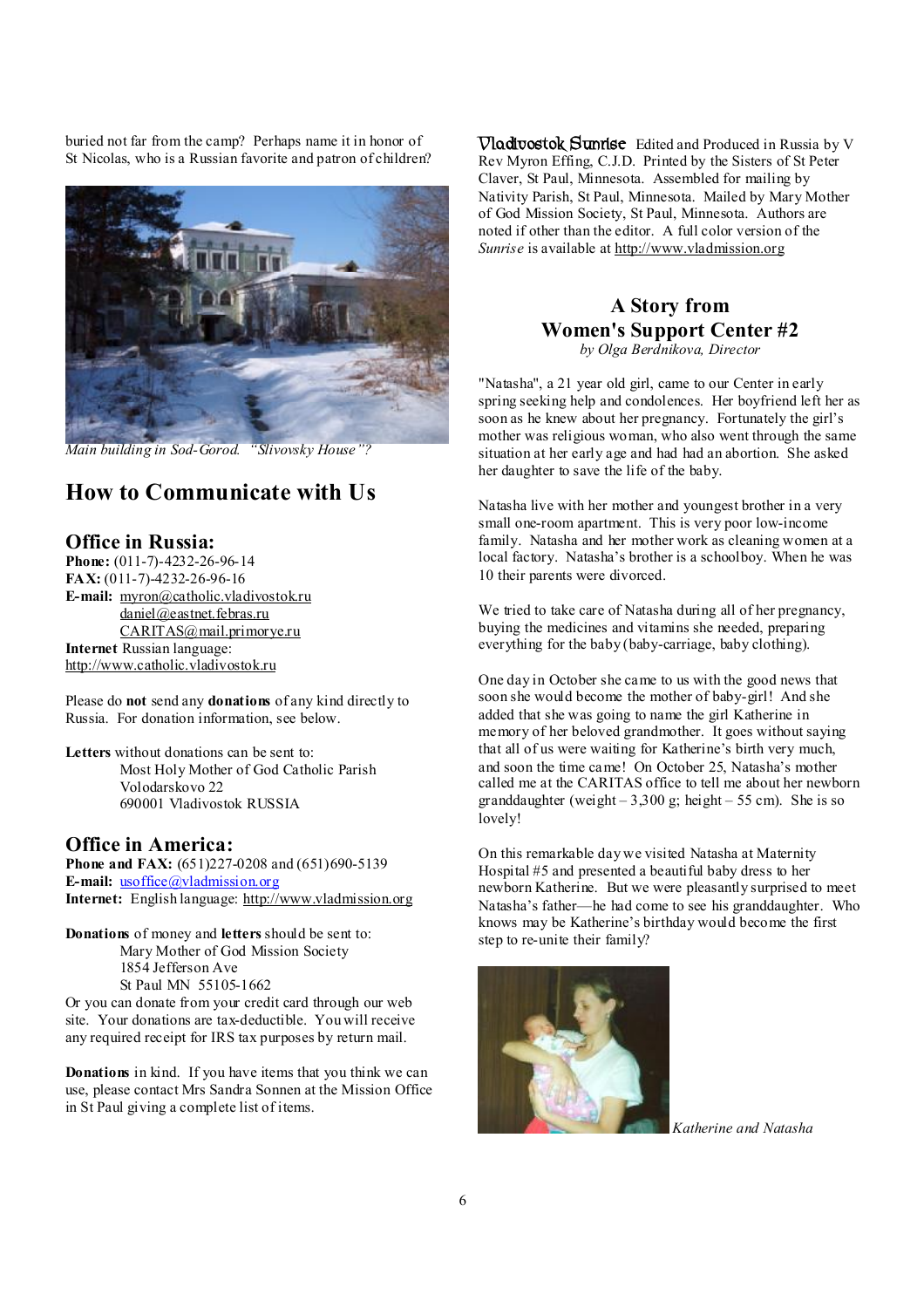## **From the Editor**

#### *By V Rev Myron Effing, C.J.D.*

On January 11 we celebrated the tenth anniversary of our work in Russia. We couldn't have gotten very far in our work without the great support and interest of our benefactors. And you are too numerous to name!

Especially we want to remember the kind help of Archbishop Francis Hurley of Anchorage and of Mr Ray Rzeszut who took such good care of our stateside needs for so many years. We also have to remember our first major benefactor, Fr Joseph Fessio of Ignatius Press in San Francisco who gave us electronic mail and our first automobile.

Also noteworthy is the help from the St Cloud Diocesan Mission office in the person of Fr Richard Wey, and of Virginia Murphy who helped us get official recognition by our incorporation in the State of Minnesota. And our Minnesota contacts were largely the work of Lee Larkey of our sister parish of the Immaculate Conception in St Anna, Minnesota.

After those key people, many, many others have helped us.

We should include our Russian benefactors, too, especially our first translator Igor Davydov, our faithful driver Anatoly Stashkov, Anastacia Potopenko the CARITAS director, and our helper with evangelization Yuri Byelozorov—just to name a few again! And again there are many, many more.

If the first ten years have been years of evangelization and parish formation (there being already 20 parishes in the area that we first served), surely the second ten years will be a time of building projects! Parishes simply have to have churches! Church buildings should not be in the first place in our agenda, because the Church is really the People of God, and so evangelization and catechetical work will still be in first place, but people have bodies and bodies have to have a place to be!

We have struggled to try to improve our fundraising right here in Russia—actually we have paid more attention to this than anyone else that I know, but the harvest is so sudden, so unexpected, and so promising that we simply must make progress.

I've asked our stateside mission coordinator Sandra Sonnen to begin a special fund for church building projects. 150 million people suddenly need church buildings. The Orthodox and the Protestants, as well as the Moslems are also stretching themselves to build churches, to have vocations, to educate the new generation at the same time that the old generations are still re-educating themselves to live in a post-Communist society where everything is different than they have had to deal with before.

 So, while we are counting our blessings of the past ten years, we are still looking forward with optimism to the challenges of the next ten years.



*A Russian child's "Thank You" to her benefactors.* 

### **Change of Address Form**

Date of Address Change:

Old Address:

New Address:

Send info to **usoffice**@vladmission.com or mail to: Mary Mother of God Mission Society 1854 Jefferson Ave St Paul MN 55105